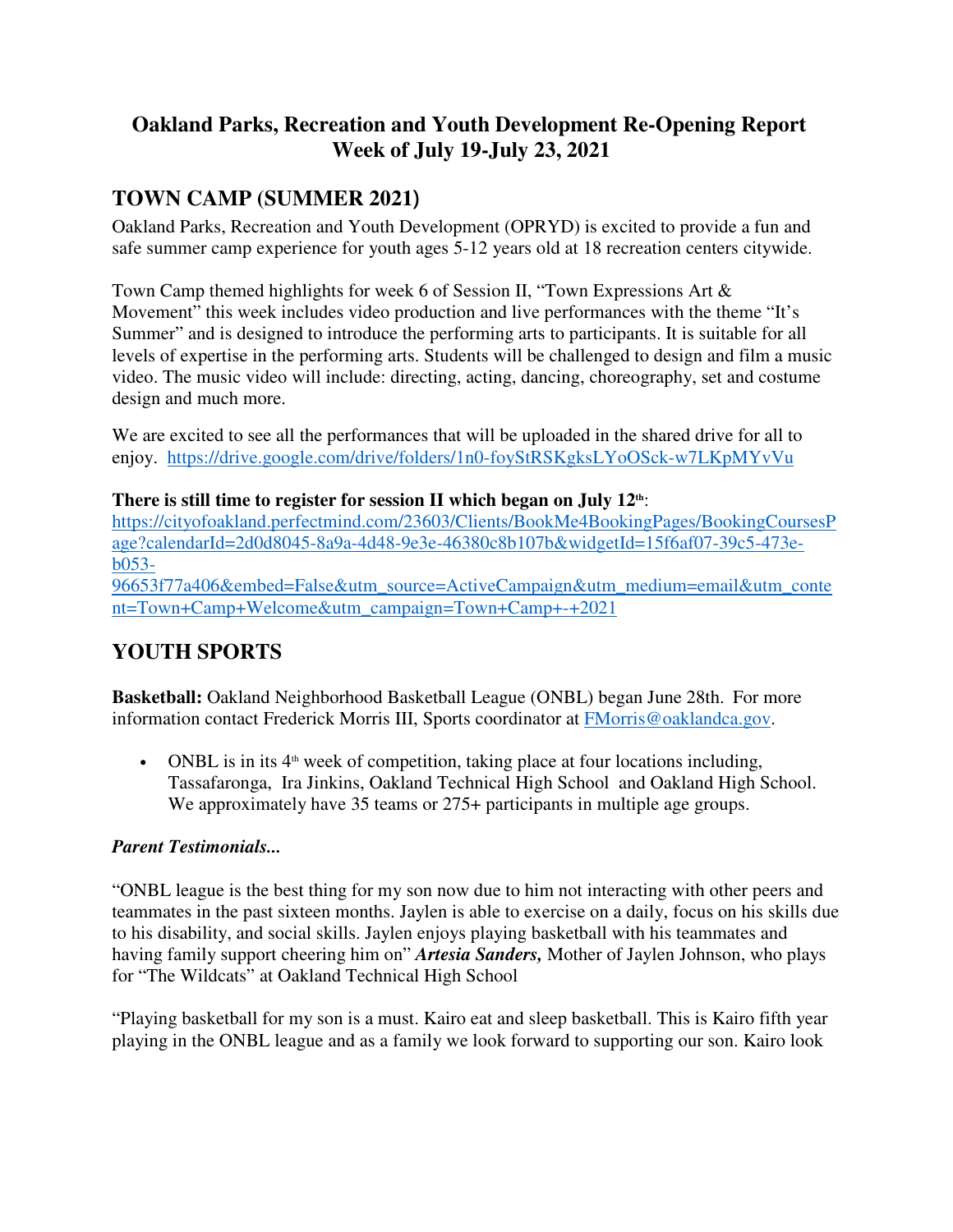forward to game day because he missed out showing off his talent during this past school year, so he able to practice and show off his talent on the court" *Karega Hart*, Father of Kairo Hart, who plays for "Bulldogs" at Oakland Technical High School

**Ace Kids Golf** is currently programming at Lake Chabot Golf Course following the current health department guidelines. The program includes an introduction to golf for three groups, Academy II, Academy III and Pee Wee. Register at www.cityofoakland.perfectmind.com.

• Enrollment full through the remainder of the summer

**Davie Tennis Stadium:** Junior Tennis Camp summer session is in progress. Register at www.cityofoakland.perfectmind.com. For more information contact Marc Weinstein, Center director at mweinstein2@oaklandca.gov or (510) 444-5663. More information on Davie Stadium including adult programs can be found at http://oaklandtennis.org/index.php/aboutdavie/ip

• Enrollment is full through the remainder of the summer

## **ADULT SPORTS**

Adult softball league started June 21st. Register at www.cityofoakland.perfectmind.com. For more information contact Frederick Morris III, Sports Coordinator at

FMorris@oaklandca.gov.    

• OPRYD Adult softball league is in its third week at two locations including, Owen Jones Field and Allendale Park. We have approximately 35 teams participating.

## **AQUATICS**

OPRYD Aquatics is committed to providing pool access citywide following our return from Shelter-In-Place and color-coded tier systems (purple, red, orange, yellow, etc.). The Covid-19 pandemic had a negative impact on the availability of OPRYD certified aquatics staff. OPRYD Aquatics is continuing to offer Lifeguard Certification courses, visit us online by clicking here and Click here to apply for open Aquatics Positions For questions or concerns please email OPRAquatics@oaklandca.gov

As we add additional certified lifeguards, program hours, days, and times are subject to change and/or expand.

**East Oakland Sports Center (EOSC) Pool:** Effective Thursday July 8, 2021, Temescal Pool will close each Monday and Lions Pool will close each Thursday. Aquatics staff from each respective site will shift to East Oakland Sports Center (EOSC) as we phase the re-opening of the pool. The EOSC Pool will re-open on Thursday July 8, 2021 with a weekly schedule as follows: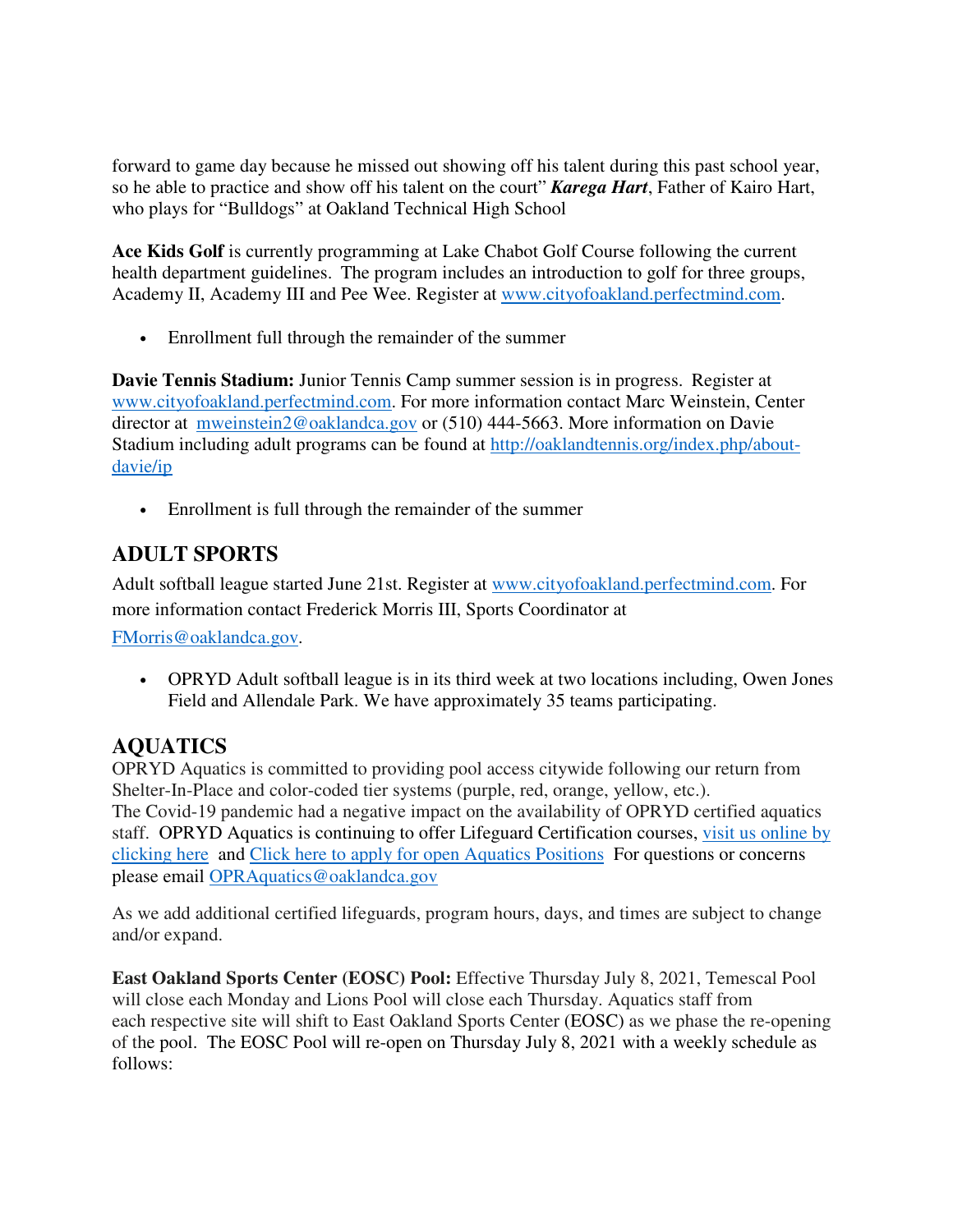#### **East Oakland Sports Center Pool Schedule - Effective July 8, 2021**

| Monday and Thursday   | $8:30$ am $-7:00$ pm  |
|-----------------------|-----------------------|
| Tuesday and Wednesday | $8:30$ am $-1:30$ pm  |
| Friday                | $12:00$ pm- $1:30$ pm |

The following programs will be offered at the EOSC Water Park & Pool:

|           | • Adult/Senior Water Aerobics (All Ages) *                              | Mon - Thu $8:30am - 9:30am$ (Lap Pool)                  |  |  |
|-----------|-------------------------------------------------------------------------|---------------------------------------------------------|--|--|
| $\bullet$ | Town Camp Swim + Lessons**                                              | Mon - Thu $9:45am - 11:00am$ (Lap Pool)                 |  |  |
| $\bullet$ | Adult/Senior Independent Water Walking*                                 | Mon - Thu $9:45am - 11:30am$ (Lazy                      |  |  |
|           | River/Splash Pool)                                                      |                                                         |  |  |
|           | • Adult/Senior Independent Water Walking* Friday 12:00pm – 1:30pm (Lazy |                                                         |  |  |
|           | River/Splash Pool)                                                      |                                                         |  |  |
| $\bullet$ | Adult/Senior Lap Swim*                                                  | Mon – Fri $12:00 \text{pm} - 1:30 \text{pm}$ (Lap Pool) |  |  |
| $\bullet$ | Public Recreation Swim*                                                 | Mon & Thu $2:00 \text{pm} - 2:45 \text{pm}$ (Session A) |  |  |
| $\bullet$ | Public Recreation Swim*                                                 | Mon & Thu $3:00 \text{pm} - 3:45 \text{pm}$ (Session B) |  |  |
|           | • Adult/Senior Lap Swim*                                                | Mon & Thu $4:30 \text{pm} - 7:00 \text{pm}$ (Lap Pool)  |  |  |
|           |                                                                         |                                                         |  |  |
|           |                                                                         |                                                         |  |  |

\*Membership or daily rate required. No lap passes. \*\*Participants must be registered in Town Camp Swim + at Ira Jinkins Recreation Center

Approximately 30 youth participants between ages 6-12 from Ira Jinkins Recreation Center began participating in the Town Camp Swim + Summer program at the EOSC Pool on Monday June 14, 2021. Youth participants are participating in 8 weeks of Learn to Swim Lessons Monday-Thursday from 9:30am-10:00am, and 10:00am-10:45am.

**DeFremery Pool:** Defremery Pool reopened with a limited schedule for Summer 2021 on June 14, 2021. Approximately 76 youth participants between ages 6-12 from Defremery and Lincoln Square Recreation Centers are participating in the **Town Camp Swim +** Summer program which includes 8 weeks of Learn to Swim Lessons.

| Town Camp Swim +               | Monday - Thursday $9:20$ am - 11:15am |                                    | $\left(\text{ages } 6-14\right)$ |
|--------------------------------|---------------------------------------|------------------------------------|----------------------------------|
| <b>Learn to Swim Lessons</b>   | Monday - Thursday                     | $11:30$ am - 12:00pm               | $\left(\text{ages } 6-14\right)$ |
| Lap Swim                       | Monday - Friday                       | $12:15 \text{pm} - 1:15 \text{pm}$ | (ages $14$ and up)               |
| <b>Public Recreation Swim</b>  | Monday - Friday                       | $12:15 \text{pm} - 2:45 \text{pm}$ | (All ages)                       |
| <b>Swim Team/Stroke Clinic</b> | Monday-Friday                         | $3:00 \text{pm} - 5:00 \text{pm}$  | $\left(\text{ages } 6-18\right)$ |

**Fremont Pool:** Due to the current lifeguard shortage, OPRYD is working to open Fremont Pool on a limited schedule. As details are finalized, OPRYD Aquatics will provide an update via the Super Weekly and online at City of Oakland | Fremont Pool (oaklandca.gov). For questions or concerns contact us via email at opraquatics@oaklandca.gov

**Lions Pool:** Lions Pool reopened with a limited schedule for Summer 2021 on June 14, 2021. Beginning Thursday July 8, 2021 Lions Pool will close each Thursday and their aquatics staff will shift to East Oakland Sports Center on that day.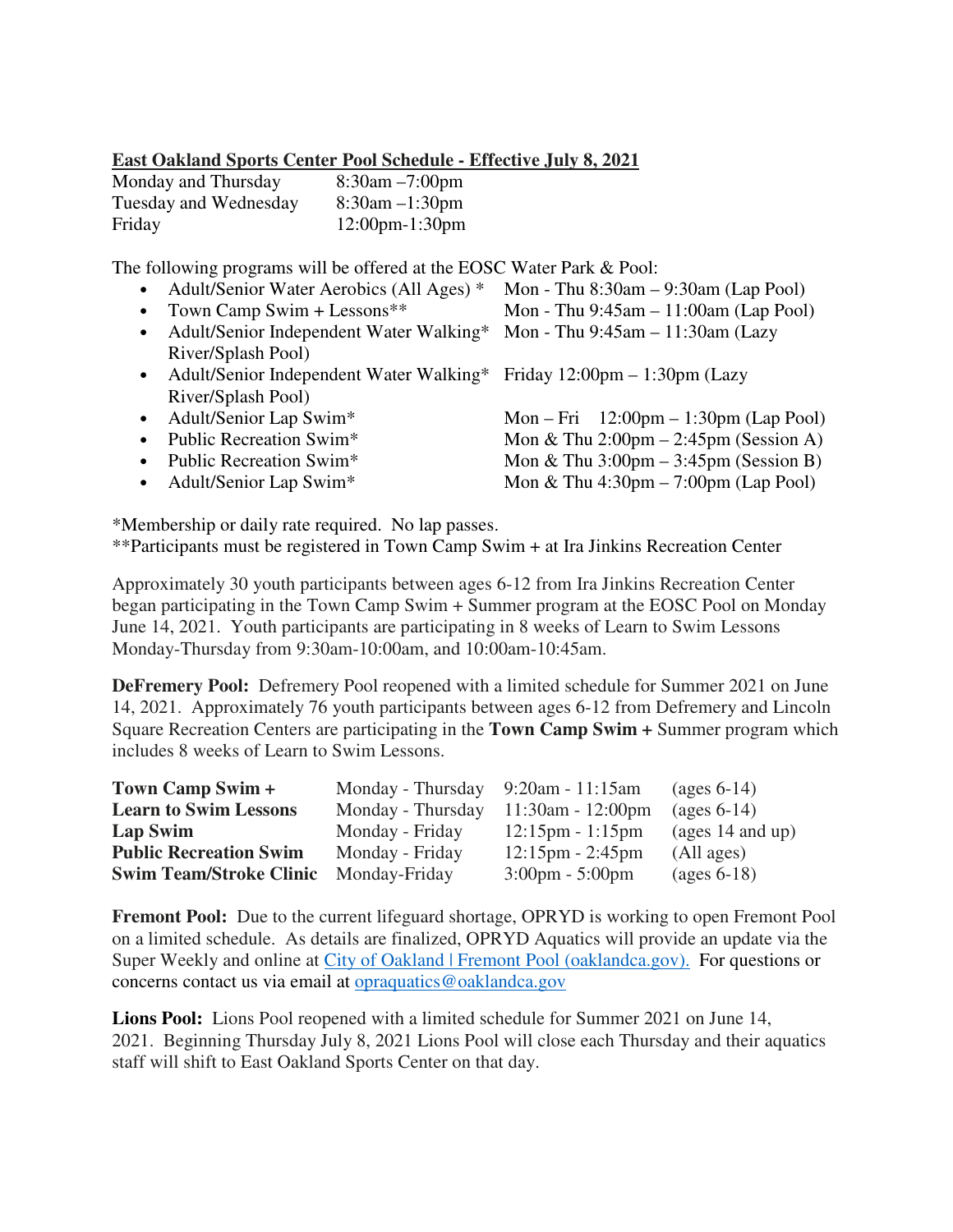| <b>Learn to Swim Lessons</b><br>Mon - Wed |                                                         | $9:00am - 11:55am$ | $\left(\text{ages } 6-14\right)$ |  |
|-------------------------------------------|---------------------------------------------------------|--------------------|----------------------------------|--|
| <b>Lap Swim</b>                           | Mon, Tue, Wed, Fri $12:15 \text{pm}$ - 2:45 $\text{pm}$ |                    | (ages $14$ and up)               |  |
| <b>Public Recreation Swim</b>             | Mon, Tue, Wed, Fri $3:00 \text{pm} - 4:15 \text{pm}$    |                    | (All ages)                       |  |
| <b>Swim Team/Stroke Clinic</b>            | Mon, Tue, Wed, Fri $4:30 \text{pm}-5:45 \text{pm}$      |                    | $\left(\right)$ (ages 6-18)      |  |
| Lap Swim                                  | Mon, Tue, Wed, Fri $6:00 \text{pm} - 8:00 \text{pm}$    |                    | (ages $14$ and up)               |  |
| Lap Swim                                  | Saturday                                                | $11:00am - 2:30pm$ | (ages $14$ and up)               |  |

**Temescal Pool:** Temescal Pool reopened with a limited schedule for Summer 2021 on June 14, 2021. Beginning Monday July 12, 2021 Temescal Pool will close each Monday and their aquatics staff will shift to East Oakland Sports Center on that day.

| <b>Learn to Swim Lessons</b>   | Tuesday - Thursday | $9:45$ am $-10:25$ am             | $\left(\text{ages } 6-14\right)$ |
|--------------------------------|--------------------|-----------------------------------|----------------------------------|
| Lap Swim                       | Tuesday - Friday   | $11:15am - 1:15pm$                | (ages $14$ and up)               |
|                                | Tuesday - Friday   | $5:00 \text{pm} - 6:30 \text{pm}$ | (ages $14$ and up)               |
| <b>Public Recreation Swim</b>  | Tuesday - Friday   | $1:30 \text{pm} - 2:45 \text{pm}$ | (All ages)                       |
| <b>Swim Team/Stroke Clinic</b> | Monday - Friday    | $3:00 \text{pm} - 4:45 \text{pm}$ | $\left(\text{ages } 6-18\right)$ |

**Live Oak Pool:** Available for rental usage only. Currently Oakland Barracudas Masters are using the Live Oak Pool Monday- Saturday at various times. Oakland Unified School District (OUSD) has the facility reserved through joint-use agreement from 8:30am –5:30pm. Oaklantis, an Oakland-based youth non-profit swimming club, has begun use of the Live Oak Monday-Friday afternoons and Saturday mornings.

#### **Updated Lap Swim Times & Procedures**

Saturday June 26, 2021 was the final day OPRYD Aquatics used the SignUp Genius reservation system. On Monday June 28, 2021 OPRYD Aquatics resumed the pre-pandemic format of Lap Swim (drop-in) at 7 people per lane without any appointments during our open Lap Swim hours. Email opraquatics@oaklandca.gov or call 510-482-7852 for questions or concerns. To register for programs visit City of Oakland | Register Online for Parks and Recreation Activities (oaklandca.gov).

#### **Lions Pool**

- $12:15 \text{pm} 2:45 \text{pm}$  (Mon, Tue, Wed, Fri)
- $\bullet$  6:00pm 8:00pm (Mon, Tue, Wed, Fri)
- $11:00$ am 2:30pm (Sat)

#### **Temescal Pool**

- $11:15$ am  $1:15$ pm (Tue Fri)
- $5:00 \text{pm} 6:30 \text{pm}$  (Tue Fri)

#### **DeFremery Pool (effective Tuesday July 6, 2021)** \*

•  $12:15 \text{pm} - 1:15 \text{pm}$  (Mon – Fri)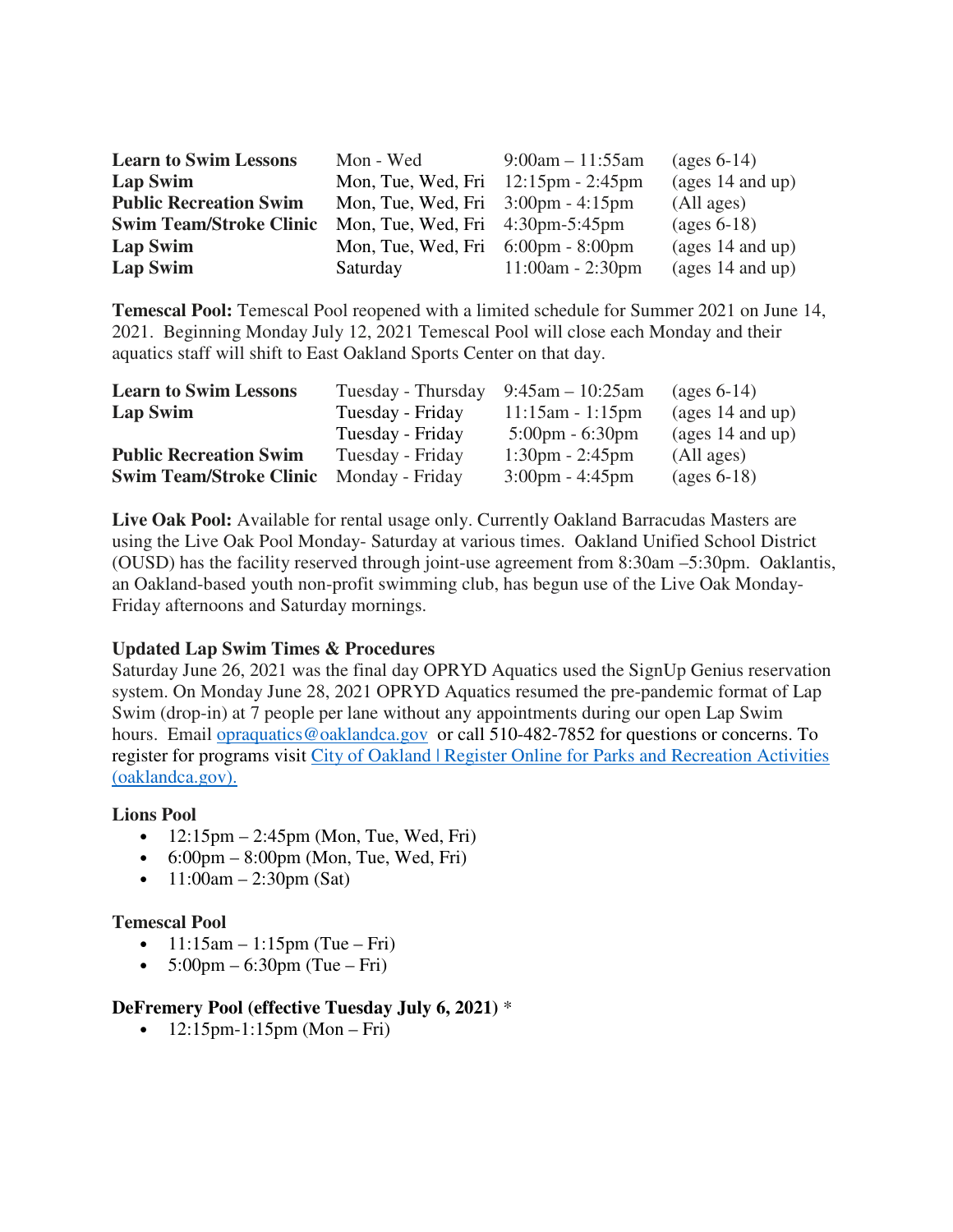#### **Lap Swim Fees (Outdoor Pools)**

~ Exact Change Required~

| Adult                                                               | \$6.00                     |
|---------------------------------------------------------------------|----------------------------|
| Senior (55 and over)                                                | \$4.00                     |
| Adult Pass of 10 Swims*                                             | $$50.00$ (\$5.00 per swim) |
| Adult Pass of 30 Swims*                                             | \$50.00 (\$4.50 per swim)  |
| Senior Pass of 10 Swims*                                            | \$31.00 (\$3.10 per swim)  |
| Senior Pass of 30 Swims*                                            | $$75.00$ (\$2.50 per swim) |
| *All Swim Pass Memberships expire 1 year from the date of purchase. |                            |

**Locker rooms** and **Showers** are now open. **Pre-Admission Screening** is still required before proceeding. Pre-Admission screening includes a series of questions and a temperature check. Additionally, swimmers must wear face-covering for the duration of the visit except when in water. We are currently recruiting lifeguard certified staff which will allow us to expand lap swim and other program offerings.

For future Lap Swim Schedule updates visit our website by clicking here or visit City of Oakland | Lap Swimmers - Action Required! (oaklandca.gov)

#### **BOATING**

**Lake Merritt Boating Center:** Lake Merritt Boating Center (LMBC) has resumed boating rentals each Saturday & Sunday throughout Summer 2021 from 11:00am-5:00pm. Please call 510-238-2196 or email for additional questions or email Gabriel Gipson at GGipson@oaklandca.gov.

**Boating and Sailing Camps:** Basic Sailing (ages 10-17), Intermediate Sailing (ages 10-17), and Explorers Camp (ages 7-10) Youth Boating Town Camps for session 1 began on June 14 and runs through July 2nd. During this session we are serving 36 participants who are learning progressive boating/sailing skills and furthering their knowledge and talents. After a week of partner sailing, boaters/sailors are now developing their solo skills and learning more advanced boating techniques. Session 2 will run 6 – July 23, and Session 3 will run July 26 – August 6, 2021.

**All sessions are currently full with the exception of Intermediate Sailing Camp which has (1) one spot remaining in Session 2.** For questions or concerns about boating contact Gabriel Gipson or visit us online at www.sailoakland.com.

**Jack London Aquatic Center (JLAC):** The Rowing Dock Replacement CIP project is complete JLAC. Construction is done and the final paperwork was approved by the City's Engineer and Project Delivery. JLAC Summer Camps for youth will resume in the summer of 2022.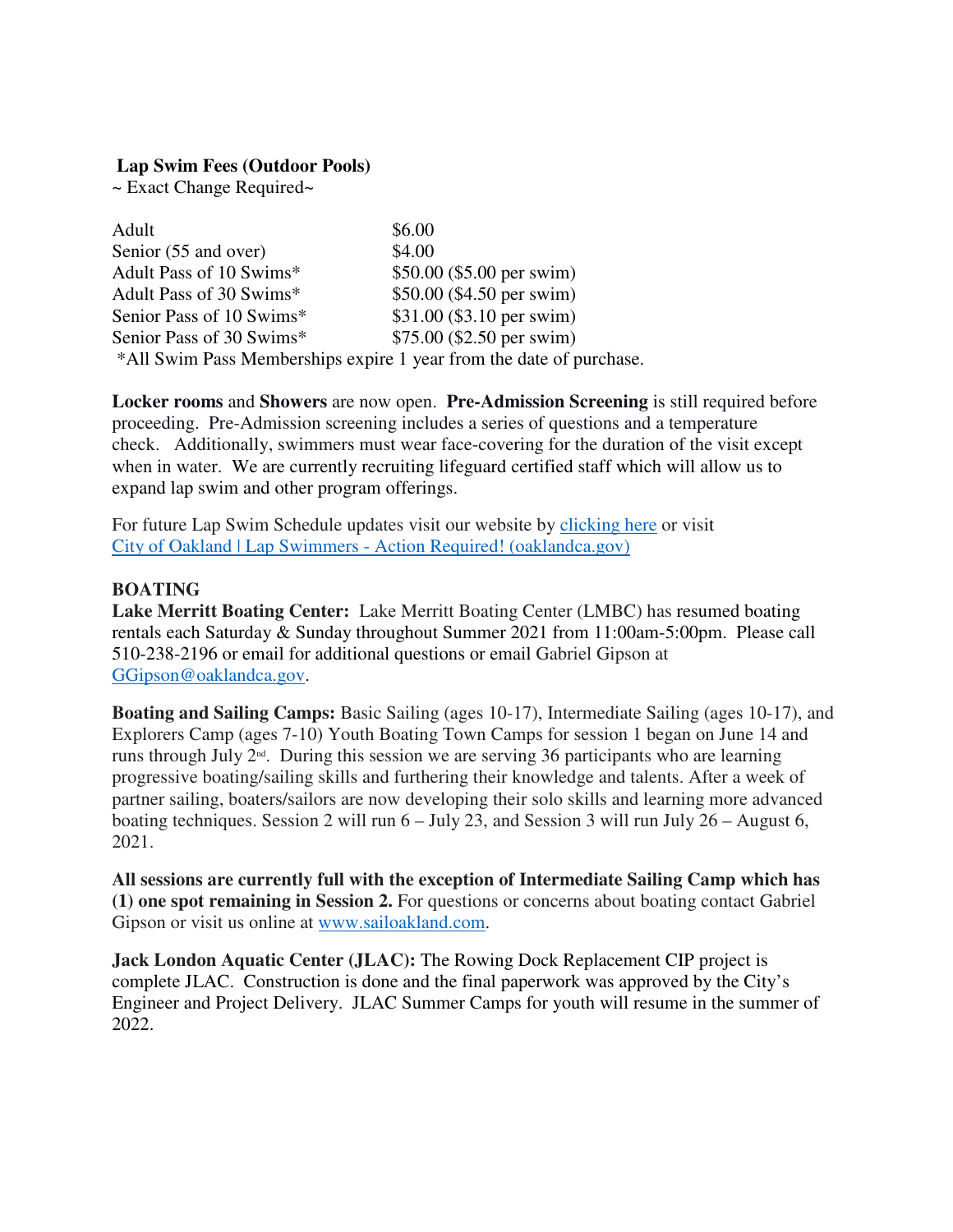# **CULTURE, ARTS**, **NATURE, & SCIENCE**

**Rotary Nature**: Currently closed. Staff continues to perform regular maintenance of the sanctuary and surrounding area. Programs are tentatively scheduled to begin Fall 2021.  

**Studio One Art Center:** Studio One Art POD will host three sessions between June 14 and August 6, each session has 60 spaces, with 60 registered; Studio One Teen Leadership Arts Academy ages 12-14. Maximum enrollment is 20 youth for each session, July 6 - July 23 and July 26 – August 6; Staff has continued firing services and selling clay.  

Clay Firing Services:   https://www.oaklandca.gov/services/studio-one-clay-firing-services   

**Discovery Center**: Currently closed due the temporary reassignment of staff to assist with the City of Oakland food distribution program. Beginning June 1, 2021, the center will transition its primary location to Arroyo Viejo Recreation Center. Program is tentatively scheduled to begin Fall 2021.  

**Community Gardens**: There are 12 active community garden sites, with 12 registered gardeners and 247 thriving planting boxes. Staff is actively recruiting community gardeners to utilize unused boxes; and to reactivate dormant gardens. Staff has performed regular management of garden space, and report vandalism and public safety issues.   

Register for a box, or sign up to volunteer at:   https://www.oaklandca.gov/topics/community-gardening  

## **CENTRAL RESERVATIONS UNIT**

Ξ

### **Facilities & Parks Available for Rent**

The reservations calendar for the Central Reservations is open for July 1, 2021- December 31, 2022. To ensure a safe environment for all visitors, applicants are required to observe the following:  

- Masks are still required for gatherings for ages 3 yrs. of age and older.
- Anyone who is experiencing COVID symptoms must not attend if you are sick, stay home.

### **Facilities & Parks Available for Booking Monday-Sunday 8:00 am -10:00 pm**

- Dunsmuir Hellman Historic Estate, 2960 Peralta Oaks
- Lakeside Park Garden Center, 666 Bellevue Avenue
- Joaquin Miller Community Center, 3594 Sanborn Dr.
- Leona Lodge Community Center, 4444 Mountain Blvd.
- Jack London Aquatic Center (JLAC), 115 Embarcadero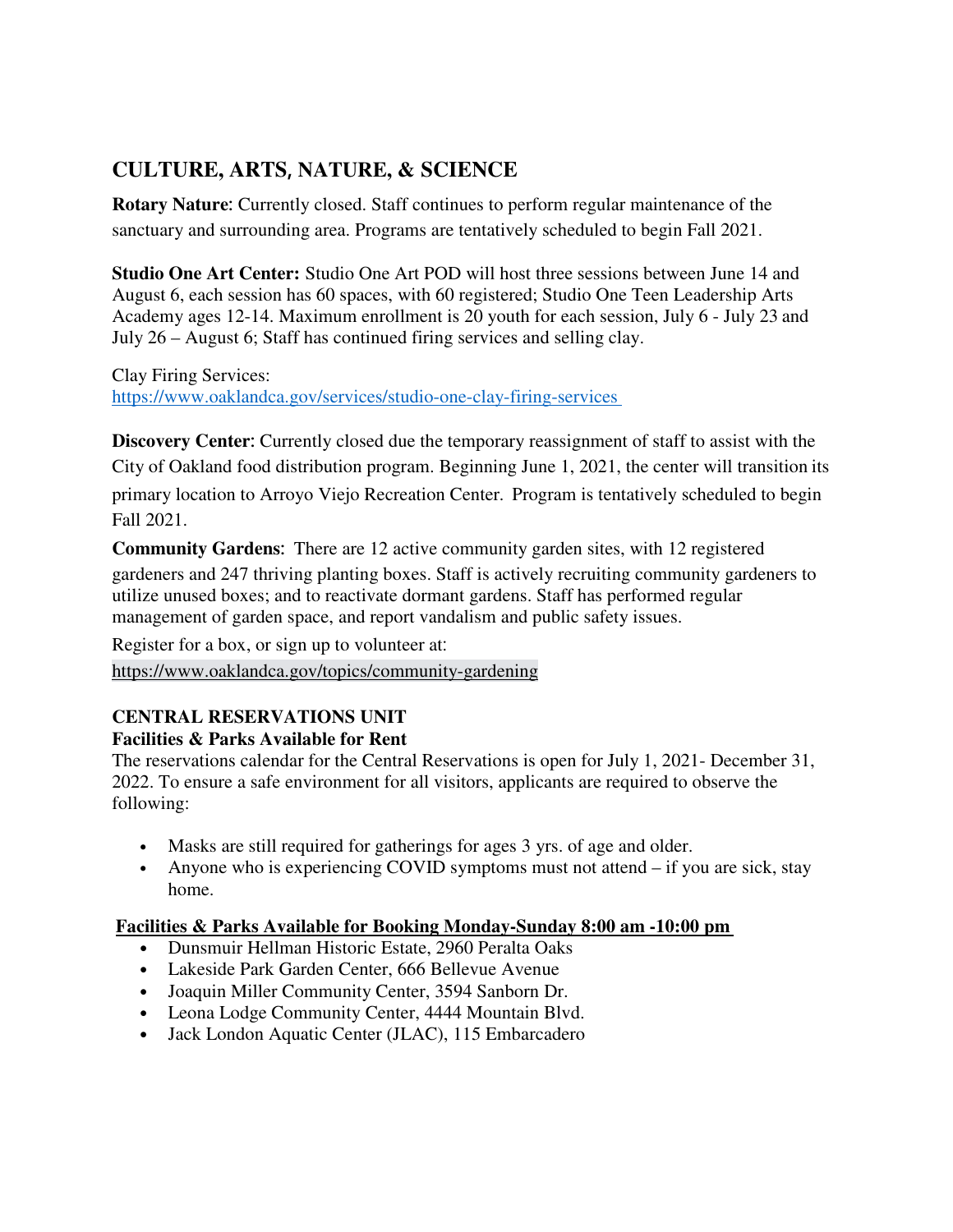#### *\*Booking hours vary based on venue availability.*

- \***Malonga Casquelourd Center for The Arts**, 1428 Alice Street                 Available for Booking: Tuesday-Saturday 8:00am – 8:00pm, Sunday-Monday Closed                 Malonga Theater: Book now for calendar dates beginning August 1, 2021.   Studio E: Public groups only Studio A & C Resident Company Classes only
- \***Sequoia Lodge**, 2666 Mountain Blvd.    Available for Booking: Fridays 5:00pm-10:00pm & Saturday-Sunday 8:00am- 10:00pm
- \***Morcom Rose Garden**, 700 Jean St.      Available for Booking: Monday – Sunday 8:00am –7:00pm
- \***Parks: Stand-Alone Parks not adjacent to Recreations Centers**   Available for Booking: Monday- Sunday 6:00 am - 8:00 pm

To Book a Reservation click on the link https://www.oaklandca.gov/services/rentals- andreservations or contact Central Reservations via email at: CRU@oaklandca.gov

#### **CITY-WIDE UPDATES**

• Tennis: Citywide tennis courts are open to the public. Patrons can make reservations

online to reserve local tennis courts at www.cityofoakland.perfectmind.com.

- Pickleball: Courts are open to the public at Bushrod and Montclair. Patrons can make reservations online to reserve local courts at www.cityofoakland.perfectmind.com.
- Basketball courts have been fully restored citywide.
- City playgrounds are open for "Use At Your Own Risk"
- DeFremery Skate Park "Town Park", Rainbow, and Montclair Parks Skate Ramps are open for use within social distancing guidelines
- **Dog Parks:** In order to create ADA Parking Access for Woodminster Annual Summer Musicals, Joaquin Miller Dog Park will be **closed Friday-Sunday for the months of July and August.** You may still access one of Oakland's 25 other designated Dog Parks & Play Areas.

For a list of Dog Parks and Play Areas, and other related information, visit http://oaklandca.gov/resources/dog-friendly-parks.